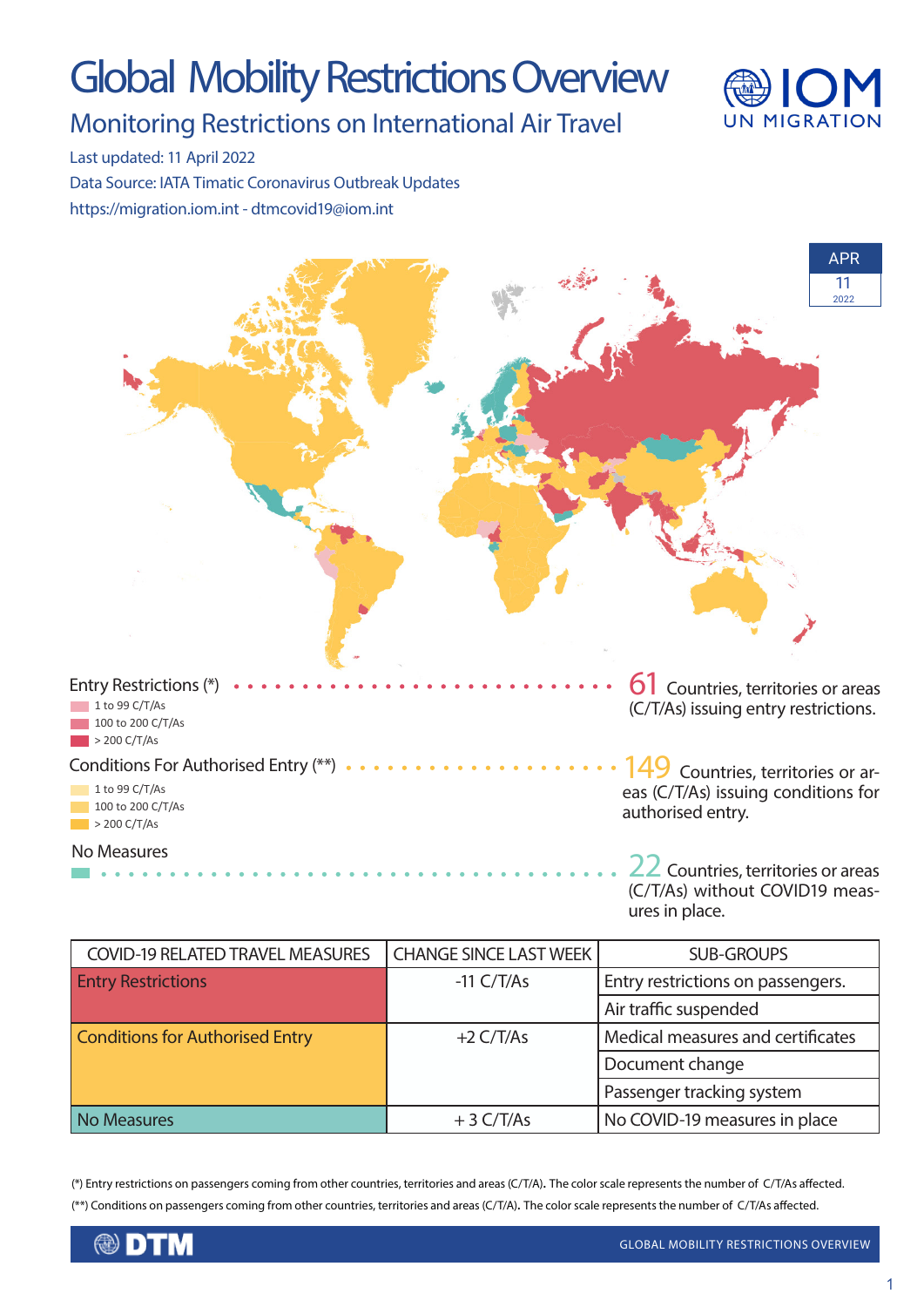## 1. INTRODUCTION

The DTM Global Mobility Restrictions Overview provides updates on international air travel restrictions and conditions for authorized entry. This overview aims to understand how COVID-19 has impacted human mobility, detailing how global and regional trends in air travel measures have evolved since COVID-19 was declared a global pandemic in March 2020. The data presented focuses on the changes in public health-related immigration and border management measures. It provides information intended to support IOM missions and partners in targeted response planning and advocacy for vulnerable populations who may be affected by changes in global mobility.



#### TRAVEL MEASURES

As of 11 April 2022, 207 C/T/As have issued some form of COVID-19 related measures at international airports. More specifically, 61 C/T/As have issued entry restrictions, 149 have issued conditions for entry, and 22 C/T/As have removed all COVID-19 measures.

The first graph below provides an overview of different types of COVID-19 related measures and the number of C/T/As issuing them. The second graph shows how the different measures have changed over time since March 2020.



As of 11 April 2022, medical measures were the most commonly issued measures, which entails quarantine measures, health screening upon arrival, COVID-19 negative test certificate or vaccination certificates. Passenger tracking systems were the second most commonly issued measure, which includes health declaration or location tracking forms.

#### EXCEPTIONS TO TRAVEL MEASURES



The graphs above show global figures on C/T/As that have issued exceptions to their travel measures, exempting certain categories from fulfilling the requirements for authorised entry. 'Exceptions for children below a certain age' has been the most common exception group with the highest growth rate, followed by 'Exceptions for Nationals or Residents'. The trends in the decline of C/T/As issuing exceptions over time could be attributed to the rate at which C/T/As have removed travel measures.